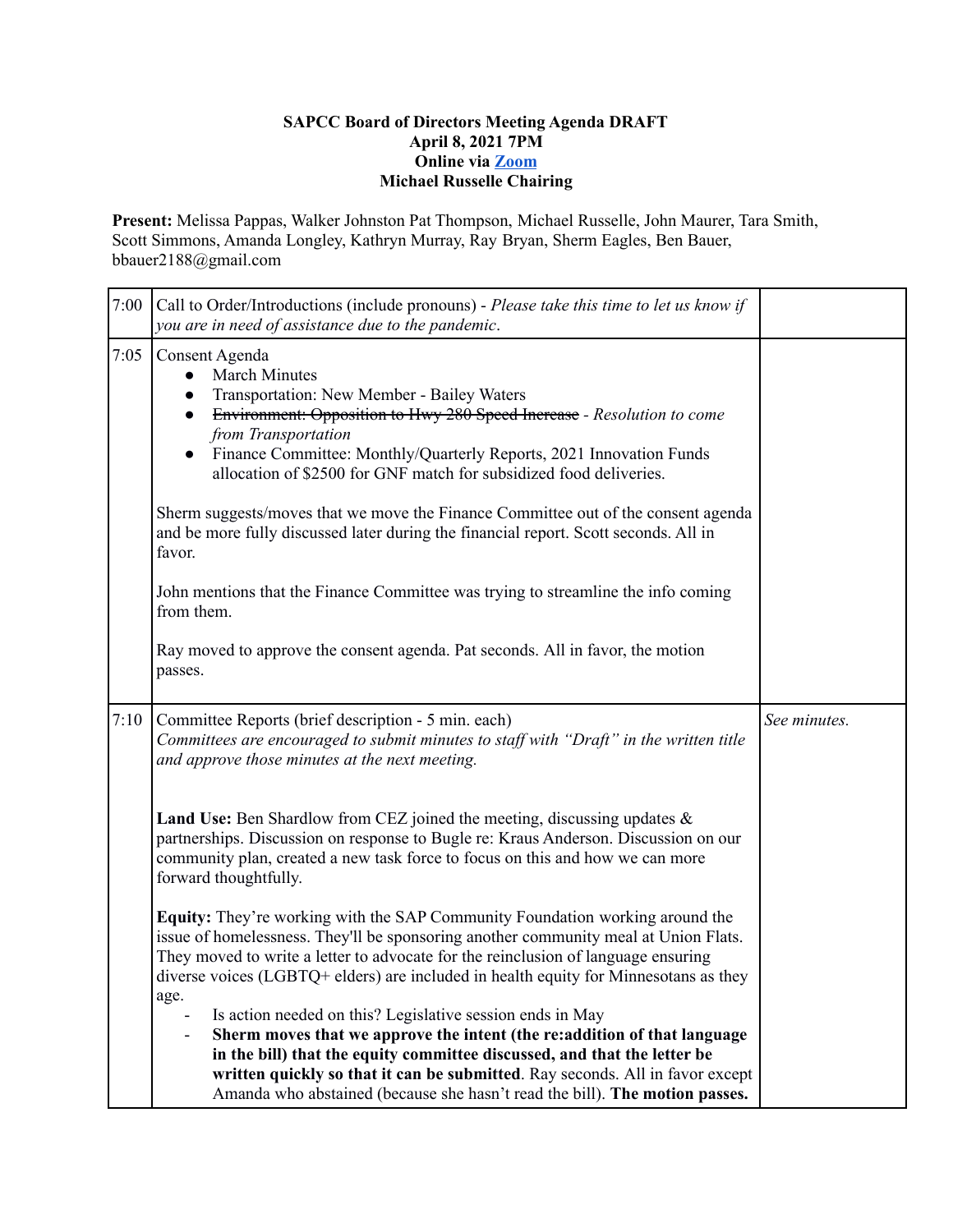|      | <b>Transportation:</b> They discussed the grant proposals they're working on.<br>Things to watch for:<br>Next meeting they'll discuss the St. Paul parking minimums!<br>Rethinking 94 is happening, the PAC is meeting tomorrow on that just<br>FYI. City staff said that community orgs could invite someone to<br>come to the Transportation May meeting to present on that.<br><b>Environment:</b> They've been interacting with Westrock addressing resident concerns<br>about smells. They've been working on Kasota ponds $\&$ working on a grant (proposal<br>aimed at revegetating parts of the pond and getting rid of buckthorn). Discussed the<br>new park at Westgate and they asked Parks to involve indigenous folks in the process<br>of naming the park. They had a meeting with two indigenous educators to get their<br>thoughts on the park name. |                |
|------|----------------------------------------------------------------------------------------------------------------------------------------------------------------------------------------------------------------------------------------------------------------------------------------------------------------------------------------------------------------------------------------------------------------------------------------------------------------------------------------------------------------------------------------------------------------------------------------------------------------------------------------------------------------------------------------------------------------------------------------------------------------------------------------------------------------------------------------------------------------------|----------------|
| 7:30 | Potential New Member Ben Bauer                                                                                                                                                                                                                                                                                                                                                                                                                                                                                                                                                                                                                                                                                                                                                                                                                                       |                |
|      | He lives in North SAP. He's interested in any of the committees—especially Equity $\&$<br>Environment. Scott moves that we accept Ben as a board member, Ray seconds. All in<br>favor, motion passes. Ben joins the board!                                                                                                                                                                                                                                                                                                                                                                                                                                                                                                                                                                                                                                           |                |
| 7:45 | Land Acknowledgement Discussion                                                                                                                                                                                                                                                                                                                                                                                                                                                                                                                                                                                                                                                                                                                                                                                                                                      | Walker/Michael |
|      | Folks share why they think a land acknowledgement practice is important. We decide<br>that we want to continue this, but it's important to involve the entire committee in<br>some way. Walker shares her draft land acknowledgement document-and resources<br>compiled about the importance of land acknowledgements—with the committee. This<br>will serve as our draft, and other members are encouraged to take a look and make<br>suggestions/comments before our next meeting.                                                                                                                                                                                                                                                                                                                                                                                 |                |
|      | Moving forward, we will have a sort of "set" land acknowledgement (with the<br>understanding that it is a "living" document), but the person who gives the land<br>acknowledgement each meeting will share a resource that they've learned about<br>resource related this land we occupy, decolonization, or a resource to further our<br>knowledge of the Indigenous peoples who continue to care for this land and their<br>history                                                                                                                                                                                                                                                                                                                                                                                                                                |                |
| 8:15 | <b>Financial Review</b><br>Grants/Loan Updates<br>Quarter 1 Report                                                                                                                                                                                                                                                                                                                                                                                                                                                                                                                                                                                                                                                                                                                                                                                                   | Kathryn/John   |
|      | They're launching a timeline for this year's fundraising—mailer to go out in June.<br>Discussing whether to go ahead with an in-person fundraiser (revisiting what we did in<br>2019). Potentially a "meet the board" event?                                                                                                                                                                                                                                                                                                                                                                                                                                                                                                                                                                                                                                         |                |
|      | They're looking for feedback on what the future on Financial Reviews look like (how<br>much info to include, wanting to be thorough but not boring)                                                                                                                                                                                                                                                                                                                                                                                                                                                                                                                                                                                                                                                                                                                  |                |